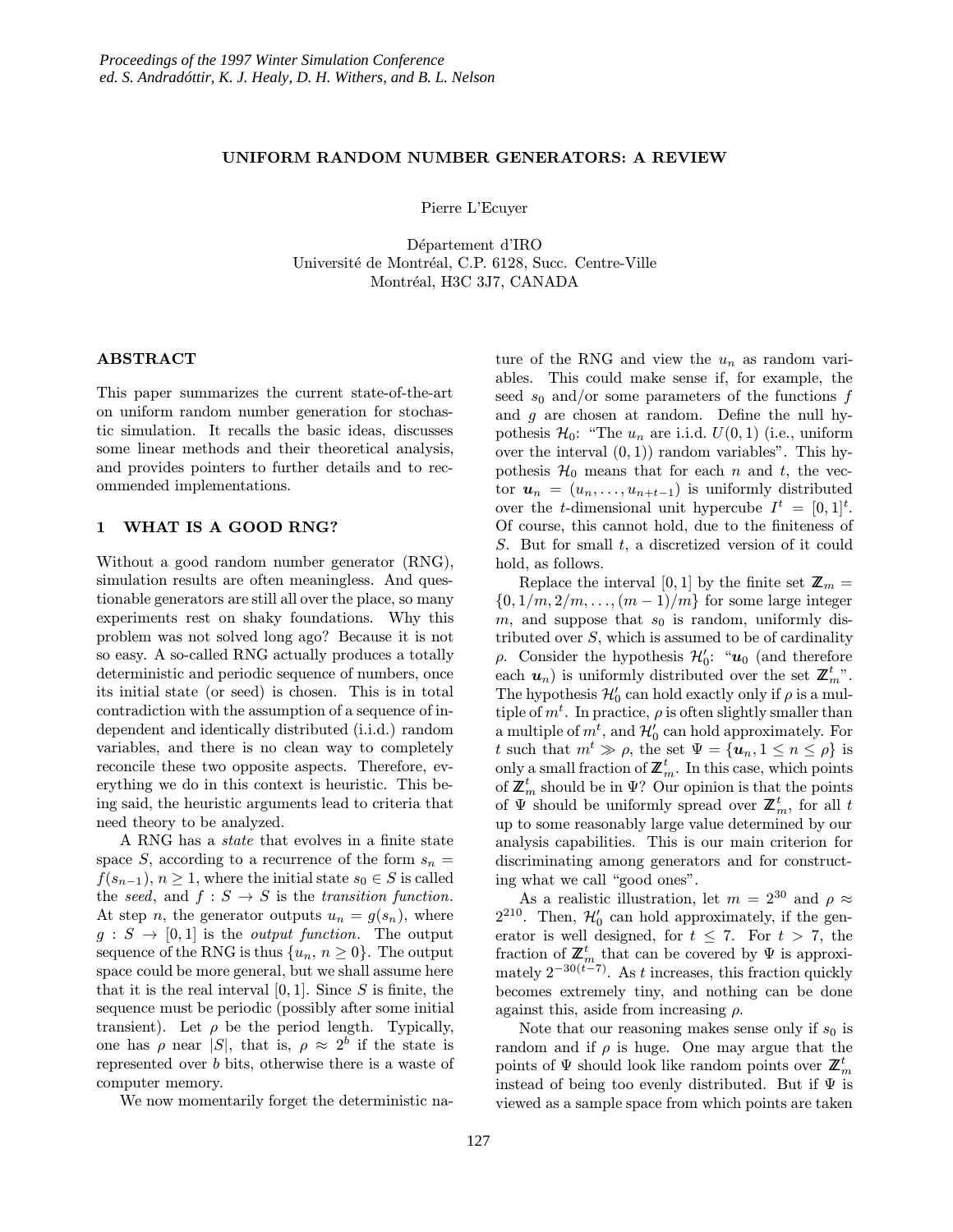at random by the generator, without replacement, then a superuniform (i.e., very even) distribution of  $\Psi$  is justified.

In order to make this "uniformity of Ψ" criterion effective from a practical viewpoint, a good theoretical understanding of the structure of  $\Psi$  is required. This is (essentially) what is meant by theoretical analysis of RNGs. After a RNG has been designed and implemented, empirically-minded people will certainly want to apply empirical *statistical tests*. The number of such tests is unlimited and no amount of empirical testing can ever prove that a given generator is flawless. However, the fact that well-designed RNGs pass most reasonable statistical tests that are usually applied is somewhat reassuring. It makes less likely the possibility of an implementation error or that some major defect has been overlooked. The design and test of a RNG operates much like the design and test of a new car: Even if the car has been constructed based on the most solid theoretical analysis, there will always be people who will want to test it on the road, and for good reasons. Ideally, the statistical tests should be selected in close relation with the target application, that is, be based on a test statistic T that closely mimic the random variable of interest, and where a good approximation of the distribution of T under  $\mathcal{H}_0$  is available. But this ideal is impractical, especially when designing and testing generators for general purpose software packages. In principle, for any RNG, since  $\rho < \infty$ , one can easily construct a test that this RNG will fail arbitrarily badly. But if  $\rho$  is large enough, such a test may be impossible to run in "practical" time.

A long period, good structure of the points, and passing statistical tests, are not the only required qualities. Simulations involving billions of random numbers are increasingly frequent, and the generator's speed is often a critical factor, regardless of the available computing power. The size of required memory may become important when virtual generators (or substreams) are maintained in parallel. This is required, for example, for proper implementation of certain variance reduction techniques. Portability means that the generator can be implemented easily in a standard high-level language, and produce the same sequence with a wide range of compilers and computers. Repeatability, i.e., being able to reproduce the same sequence all over again, is important for program verification and for variance reduction. This is a major advantage of RNGs over random numbers generated by physical devices. Jumping ahead means the ability to quickly compute, given the current state  $s_n$ , the state  $s_{n+\nu}$  for any large  $\nu$ . This is useful for breaking up the sequence into long disjoint substreams making up virtual generators. The packages of L'Ecuyer and Côté  $(1991)$  and L'Ecuyer and Andres (1997) implement tools to manipulate such substreams.

In the remainder of this paper, we survey some of the recent literature on RNGs. The coverage is certainly not exhaustive and is tainted by the author's own interests and opinions. I apologize in advance to those whose interesting papers have not been cited. Further pointers on other aspects or on other RNG classes can be found from the references given here. More extensive coverages of RNGs are given in Eichenauer-Herrmann (1995), Fishman (1996), Hellekalek (1995), Knuth (1981), L'Ecuyer (1990), L'Ecuyer (1994), L'Ecuyer (1997c), Niederreiter (1992), Niederreiter (1995b), Ripley (1990), and Tezuka (1995), among others. The next section describes RNGs based on linear recurrences in modular integer arithmetic. In Section 4, we survey some developments regarding the combination of such lineartype generators. Section 3 discusses their lattice structure and equidistribution properties. Section 5 mentions classes of nonlinear generators, Section 6 summarizes some work on empirical testing, and Section 7 points to recommended implementations.

## 2 LINEAR RECURRENCES

A multiple recursive generator (MRG) is defined by the recurrence

$$
x_n = (a_1 x_{n-1} + \dots + a_k x_{n-k}) \bmod m; \quad (1)
$$

$$
u_n = x_n/m. \t\t(2)
$$

The modulus  $m$  and order  $k$  are positive integers, the coefficients  $a_i$  belong to  $\mathbb{Z}_m = \{0, 1, \ldots, m-1\}$ , and the *state* at step *n* is  $s_n = (x_{n-k+1},...,x_n)$ . For prime m and properly chosen  $a_i$ 's, the sequence has (maximal) period length  $\rho = m^k - 1$ . This can be achieved with only two non-zero  $a_i$ 's (Knuth 1981; L'Ecuyer 1997c), i.e.,

$$
x_n = (a_r x_{n-r} + a_k x_{n-k}) \bmod m.
$$
 (3)

This slim version makes the implementation faster. The classical linear congruential generator (LCG) corresponds to the case  $k = 1$ .

Taking  $m = 2^e$  for  $e > 1$  (a power-of-two modulus) also makes things easier from the implementation viewpoint, but leads to a much shorter period for  $k > 1$  and to several important structural defects (L'Ecuyer 1990; L'Ecuyer 1997c). This should be avoided.

One approach for using a power-of-two modulus while keeping a long period and the potential for good properties is the linear recurrence with a carry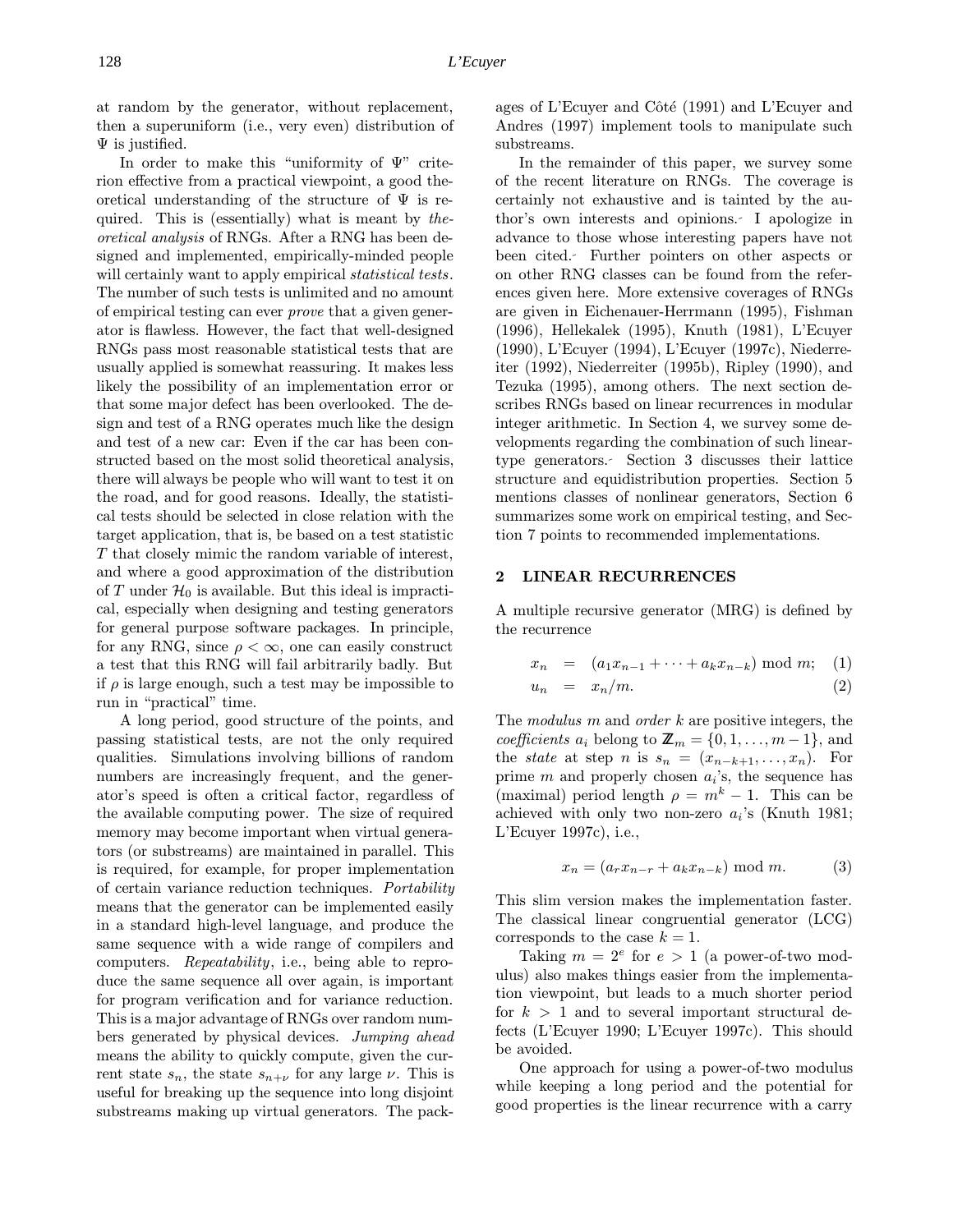(Couture and L'Ecuyer 1995; Marsaglia 1994):

$$
x_n = (a_1x_{n-1} + \dots + a_kx_{n-k} + c_{n-1}) \mod b,
$$
  
\n
$$
c_n = (a_1x_{n-1} + \dots + a_kx_{n-k} + c_{n-1}) \dim b,
$$
  
\n
$$
u_n = x_n/b.
$$

where "div" is the integer division, b can be a power of two, and  $c_n$  is called the *carry* at step n. This socalled *Multiply-with-Carry* (MWC) generator turns out to be approximately equivalent (with a difference of less than  $1/b$  on the  $u_n$ 's) to an LCG with modulus  $m = \sum_{\ell=0}^{k} a_{\ell} b^{\ell}$ , where  $a_0 = -1$ , and multiplier a equal to the inverse of  $b$  modulo  $m$ . These MWC generators can thus be analyzed much in the same way as LCGs from the structural viewpoint, and offer a promising avenue for constructing fast and robust generators. Couture and L'Ecuyer (1997) give an indepth theoretical analysis of their properties.

In (2), each number is a multiple of  $1/m$ . To reduce this discretization error, one may construct each output value from more than one term of the recurrence (1). For example,

$$
u_n = \sum_{j=1}^{L} x_{ns+j-1} m^{-j},
$$
\n(4)

where s and  $L \leq k$  are positive integers. If (1) has period  $\rho$  and  $gcd(\rho, s) = 1$ , then (4) also has period  $\rho$ . The digital expansion (4) permits one to take smaller values of m. An important special case is  $m = 2$ . Then,  $u_n$  is constructed from L successive bits of the binary sequence (1), with spacings of  $s - L$  bits between the blocks. The resulting RNG is called a linear feedback shift register (LFSR) or Tausworthe generator (Knuth 1981; Niederreiter 1992; Tausworthe 1965). Its implementation is discussed by Bratley, Fox, and Schrage (1987), Fishman (1996), L'Ecuyer (1996b), and Tezuka (1995).

Another approach is to have L copies of the recurrence (1) running in parallel, with different initial values, and use one copy for each digit of the fractional expansion of  $u_n$ . If  $\{x_{j,n}\}$  denotes the *j*th copy and if  $x_{j,n} = x_{n+d_j}$  for all j and n, then

$$
u_n = \sum_{j=1}^{L} x_{j,n} m^{-j} = \sum_{j=1}^{L} x_{n+d_j} m^{-j}.
$$
 (5)

If  $d_j = (j-1)d$  for some integer d and if  $gcd(d, \rho) = 1$ , then  $n + d_j = n + (j - 1)d = (ns + j - 1)d$ , so (5) becomes equivalent to (4) if we replace  $\{x_n\}$  by  ${y_n = x_{nd}}$ , which can be accomplished by changing the coefficients of (1) appropriately. When  $m = 2$  and (3) is used, the generator (5) is called a generalized feedback shift register (GFSR) generator (Fushimi

and Tezuka 1983; Fushimi 1989). Denoting  $X_n =$  $(x_{1,n},\ldots,x_{k,n}),$  we have

$$
X_n = X_{n-r} \oplus X_{n-k},\tag{6}
$$

where  $\oplus$  denotes the bitwise exclusive-or, and this provides for an extremely fast implementation of the GFSR.

A modification of the GFSR is the lagged-*Fibonacci* generator, where  $\oplus$  can be replaced by any arithmetic or logical operation, such as  $+$ ,  $-$ , etc. For example, the additive generator (Knuth 1981):

$$
X_n = (X_{n-r} + X_{n-k}) \bmod m,\tag{7}
$$

where  $m = 2^L$ , is proposed on many systems, including UNIX. It is a special case of the MRG with a power-of-two modulus. Slight variations of it are the add-with-carry (AWC) and subtract-with-borrow (SWB), proposed by Marsaglia and Zaman (1991), which are in fact special cases of the MWC generator with only two nonzero coefficients  $a_j$ , both equal to  $\pm 1$ . The modification permits to increase the period length from  $2^{k+L-1}$  up to approximately  $2^{k}$ . However, all these generators have gross structural defects. For example, for the additive one, all triples of the form  $(u_n, u_{n+k-r}, u_{n+k}), n \geq 0$ , lie in only two planes in the three-dimensional unit cube, and for the AWC/SWB generators, the same happens with the triples  $(u_n, u_{n+r}, u_{n+k})$  (see L'Ecuyer 1997a).

Other (better) types of modifications of (6), which maintain the speed but increase the period length from  $2^k-1$  to  $2^{k}$  – 1, are the *twisted GFSR* proposed by Matsumoto and Kurita (1994) and Matsumoto and Nishimura (1997). The multiple recursive matrix method of Niederreiter (1995a) provides a general framework that encompasses many of these modifications and variants.

## 3 COMBINED GENERATORS

Combination is a way of increasing the period length and improving the statistical properties of generators (Knuth 1981; L'Ecuyer and Côté 1991; L'Ecuyer 1994; L'Ecuyer 1996b; L'Ecuyer 1996a; Marsaglia 1985; Tezuka 1995; Wang and Compagner 1993). However, blind combinations or mixtures give no guarantee of improvement. It is important to understand the structure of the resulting generator. Among the classes of combined generators that have been successfully analyzed theoretically, one finds the combined MRGs and the combined Tausworthe/GFSR generators.

Take  $J$  MRGs of order  $k$ , the form

$$
x_{j,n} = (a_{j,1}x_{j,n-1} + \cdots + a_{j,k}x_{j,n-k}) \bmod m_j, \quad (8)
$$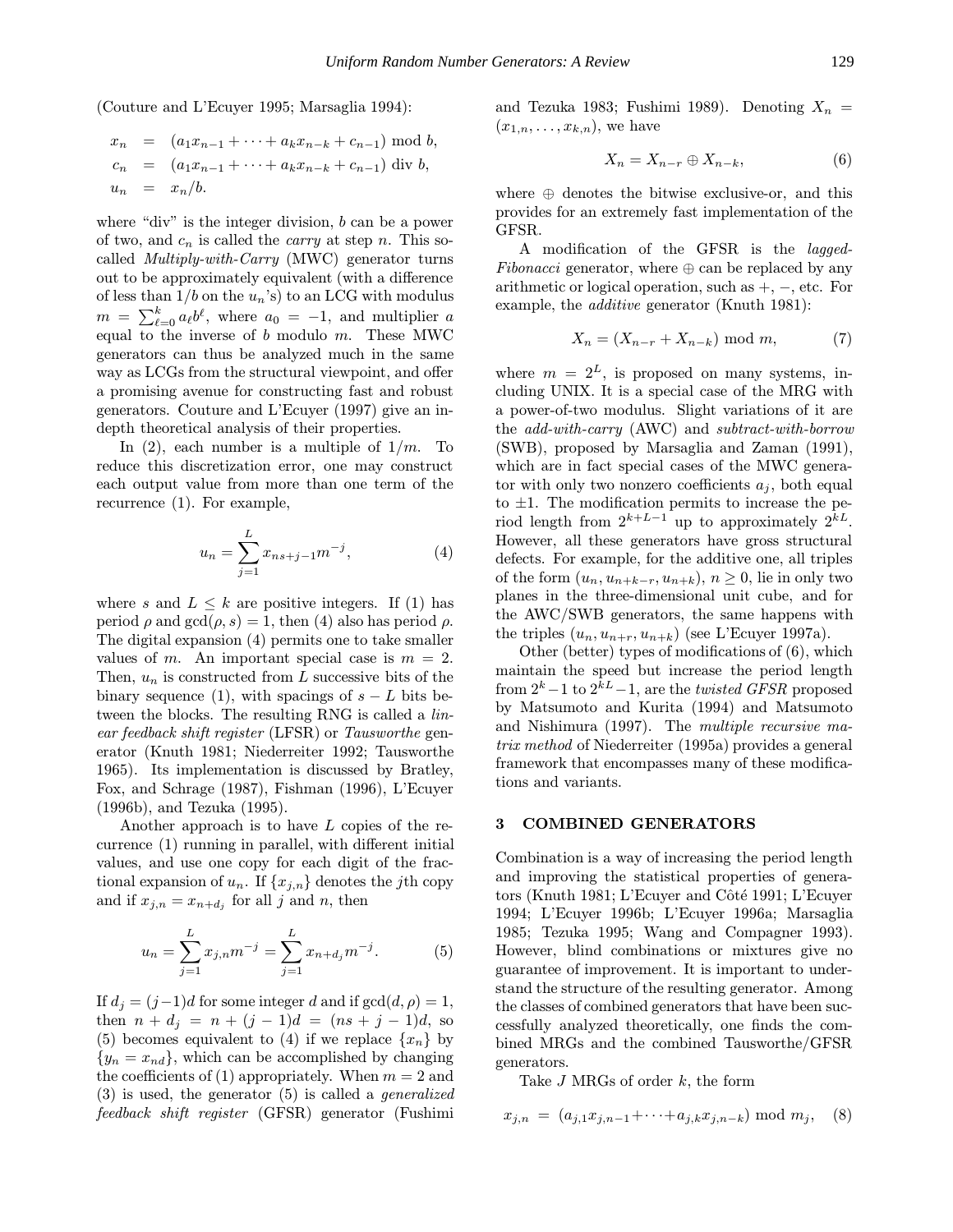with distinct prime moduli and maximal period  $\rho_j =$  $m_j^k-1$ . Let  $\delta_1,\ldots,\delta_J$  be arbitrary integers such that  $gcd(\delta_j, m_j) = 1$  for each j and define the combinations

$$
z_n = \left(\sum_{j=1}^J \delta_j x_{j,n}\right) \mod m_1; \qquad \tilde{u}_n = z_n/m_1 \quad (9)
$$

and

$$
w_n = \left(\sum_{j=1}^{J} \frac{\delta_j x_{j,n}}{m_j}\right) \mod 1. \tag{10}
$$

Let  $m = \prod_{j=1}^{J} m_j, n_j$  be the inverse of  $m/m_j$  modulo  $m_i$ , and

$$
a_i = \left(\sum_{j=1}^J \frac{a_{j,i} n_j m}{m_j}\right) \mod m
$$

for  $i = 1, \ldots, k$ . Then, the periodic sequence  $\{w_n\}$ is exactly the same as the sequence  $\{u_n\}$  given by the MRG (1–2), and the sequence  $\{\tilde{u}_n\}$  is almost the same in the sense that  $|u_n - \tilde{u}_n|$  is uniformly very close to zero when the  $m_j$ 's are close to each other. See L'Ecuyer and Tezuka (1991), L'Ecuyer (1996b) for details and proofs. Therefore, these combinations can be seen as convenient ways of implementing an MRG with a large composite modulus. The maximal period for the combination is  $\rho = \text{lcm}(\rho_1, \ldots, \rho_J)$  $2^{1-J} \prod_{j=1}^{J} \rho_j$ . The main advantages of these combinations are (a) an increased period length, while all computations are performed modulo relatively small integers  $m_i$ ; (b) the fact that (1) can have many nonzero coefficients even if the recurrence (8) of each component has few of them.

LFSR and GFSR generators whose recurrence is based on a trinomial, like in (3), are fast but have important statistical defects (Matsumoto and Kurita 1994; Matsumoto and Kurita 1996; Compagner 1991). Again, this may be resolved by combination. Tezuka and L'Ecuyer (1991) and Wang and Compagner (1993) propose to combine  $J$  "easy-toimplement" LFSR generators, the jth producing a sequence  $\{u_{j,n}, n \geq 0\}$ , by a bitwise exclusive-or of the  $u_{j,n}$ 's:  $u_n = u_{1,n} \oplus \cdots \oplus u_{J,n}$ . The resulting generator is equivalent to a LFSR generator whose recurrence has a reducible characteristic polynomial equal to the product of the characteristic polynomials of the individual components. The period could reach  $\prod_{j=1}^{J}(2^{k_j}-1)$ , where  $k_j$  is the the degree of the characteristic polynomial of component  $j$ , provided that the  $k_i$  are pairwise coprime. GFSR and twisted GFSR generators can also be combined in a similar way. Such combinations can be viewed as practical ways of implementing recurrences with "good"

characteristic polynomials, with many nonzero coefficients.

# 4 LATTICES, EQUIDISTRIBUTION, AND DISCREPANCY

The set

$$
T_t = \{ \mathbf{u}_n = (u_n, \dots, u_{n+t-1}) \mid n \ge 0, (x_0, \dots, x_{k-1}) \in \mathbb{Z}_m^k \}
$$

of all *t*-tuples of successive values produced by  $(1-\alpha)^2$ 2), from all possible initial states, is the intersection of a lattice  $L_t$  with the unit hypercube  $[0,1)^t$ . This means that the points of  $T_t$  lie in a limited number of equidistant parallel hyperplanes (Knuth 1981). For the points to be evenly distributed over the entire period, the distance  $d_t$  between those successive hyperplanes should be small. One can define the figure of merit

$$
M_T = \min_{t \le T} \frac{d_t^*}{d_t}
$$

for any positive integer T, where  $d_t^* = \gamma_t m^{-k/t}$  is an absolute lower bound on the smallest possible  $d_t$ , and  $\gamma_t$  is the so-called Hermite constant. The constant  $\gamma_t$ is known exactly only for  $t \leq 8$  but approximations of it are available for  $t > 8$  (L'Ecuyer 1997d). An  $M_T$ close to 1 means a superuniform distribution over the full period. L'Ecuyer (1997d) has computed tables of LCGs with good figures of merit  $M_8$ ,  $M_{16}$ , and  $M_{32}$ , for m equal to the largest prime less than  $2^e$ , for several values of e from 8 to 64. L'Ecuyer (1997b) provides combined MRGs which are good with respect to these figures of merit, together with computer implementations in C.

Computing  $d_t$ , called the *spectral test*, amounts to solving a quadratic optimization problem with integer variables. The programs of L'Ecuyer and Couture (1997) compute  $d_t$  up to around 40 or more, and can handle large moduli  $m$ . Couture and L'Ecuver (1996) explain how to analyze the (shifted) lattice associated with the set of recurrent states (only), for a given initial state, when that set generates a strict sublattice of  $L_t$ .

One may want to consider vectors of nonsuccessive values produced by the generator: fix a set of non-negative integers  $I = \{i_1, i_2, \dots, i_t\}$ , put

$$
T_t(I) = \{ (u_{i_1+n}, \ldots, u_{i_t+n}) \mid n \ge 0, \ns_0 = (x_0, \ldots, x_{k-1}) \in \mathbb{Z}_m^k \},
$$

and let  $d_t(I)$  be the distance between successive hyperplanes in the lattice generated by  $T_t(I)$  and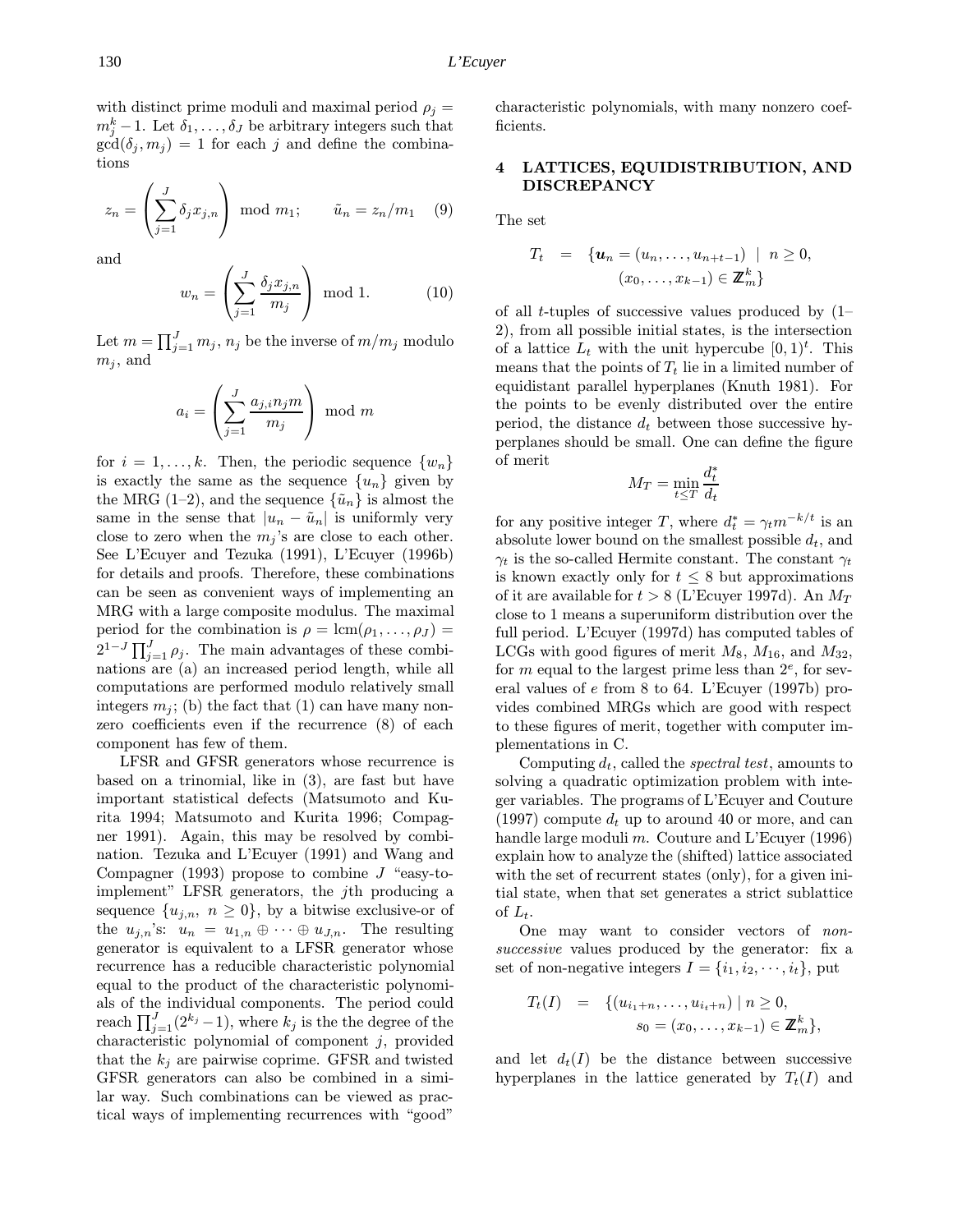$$
d_t(I)^{\scriptscriptstyle{-}} \; \geq \; \; \left( \sum_{j=0}^k a_j^2 \right)^{-1/2}
$$

if  $\{j \geq 0 \mid a_{k-j} \neq 0\}$  ⊆ I. Couture and L'Ecuyer (1994), Couture and L'Ecuyer (1996) and L'Ecuyer and Couture (1997) discuss how to compute  $d_t(I)$  in different contexts. The fact that for the AWC/SWB and additive or subtractive lagged-Fibonacci generators, the set  $T_3(I)$  (aside from the zero vector) is contained in only two planes, for a certain set I as mentioned previously, is a special case of their results. They also show, for example, that the two combined generators proposed in Marsaglia, Narasimhan, and Zaman (1990) and Marsaglia, Zaman, and Tsang (1990) can be approximated by linear congruential generators for which  $d_6(I) \geq 1/\sqrt{6} \approx 0.408$  for certain sets I. For simulations dealing with random points in space, those bad structures could have a dramatic effect (Ferrenberg, Landau, and Wong 1992; L'Ecuyer 1992).

A different way of looking at uniformity is to analyze the equidistribution of the point set  $T_t$  produced by the generator, as follows (Couture, L'Ecuyer, and Tezuka 1993; L'Ecuyer 1994; L'Ecuyer 1996b; Tezuka 1995). This is typically applied to LFSR, GFSR, and other similar generators. Partition the hypercube  $[0, 1)^t$  into  $2^{t\ell}$  cubic cells of equal size. If each cell contains the same number of points of  $T_t$ , the sequence (or the set  $T_t$ ) is called  $(t, \ell)$ -equidistributed. Assuming that  $T_t$  has cardinality  $2^k$ , this is possible only for  $\ell \leq |k/t|$ . When  $T_t$  is  $(t, |k/t|)$ -equidistributed for  $t = 1, \ldots, k$ , it is called maximally equidistributed (ME). Several ME combined LFSR generators are listed in L'Ecuyer (1996b), L'Ecuyer (1997e), together with fast computer implementations.

Another measure of uniformity of a set of N points in  $t$  dimensions is through the notion of *discrepancy* (see Niederreiter 1992 for details). When the aim is to imitate i.i.d. uniform random variables, the set of points that are used during a simulation should have a discrepancy comparable to what is normally expected from a set of random points, which is roughly  $O(N^{-1/2})$ . Niederreiter (1992) gives general discrepancy bounds for several classes of generators, mostly for  $N = \rho$ . However, no efficient algorithm is available for computing the discrepancy exactly, except for certain special cases.

#### 5 NONLINEAR GENERATORS

Some argue that since the structure of linear sequences is too regular, nonlinear generators should be used instead (Eichenauer-Herrmann 1995; Hellekalek 1995; Niederreiter 1995b; Niederreiter 1992). Nonlinearity can be introduced by either (a) using a linear transition function  $f$  with a nonlinear output function  $q$ , (b) using a nonlinear recurrence.

A simple example of (a) is the explicit inversive generator of Eichenauer-Herrmann (1993): let  $x_n = an + c$ , for  $n \geq 0$ , where  $a \neq 0$  and c are in  $\mathbb{Z}_m$ , *m* prime,  $z_n = x_n^{-1} = (an + c)^{m-2} \mod m$ , and  $u_n = z_n/m$ . The period is  $\rho = m$  and it can be shown (Niederreiter 1994a) that every hyperplane in  $\mathbb{R}^t$  contains at most t points from the set  $T_t$ . Other variants of inversive nonlinear generators can be found in Eichenauer-Herrmann (1992), Eichenauer-Herrmann (1995), L'Ecuyer (1997c), Niederreiter (1992), Niederreiter (1994b), Niederreiter (1995b), and the references given there. These nonlinear generators tend to avoid the planes and have the right asymptotic orders of magnitude for their discrepancies. Those based on power-of-two moduli, however, have defects similar to the LCGs and MRGs with power-of-two moduli (see, e.g., L'Ecuyer, Compagner, and Cordeau 1996).

Other nonlinear generators have also been proposed in the field of cryptology. For example, the BBS generator, proposed by Blum, Blum, and Schub (1986), evolves according to

$$
x_n = x_{n-1}^2 \mod m,
$$

where  $m$  is the product of two distinct  $k$ -bit primes, both congruent to 3 modulo 4, and  $gcd(x_0, m) = 1$ . At each step, the generator outputs the last  $\nu$  bits of  $x_n$ , where  $\nu$  is in  $O(\log(k))$ . Under the assumption that factoring is hard, and that m and  $x_0$  are chosen "randomly" in a specific way, it is proven that no polynomial-time (in  $k$ ) statistical test can distinguish (in some specific sense) the output of a BBS generator from a sequence of i.i.d. uniforms. This means that for large enough  $k$ , the generator should behave very nicely from a statistical point of view. But nobody knows for sure how large is large enough. For more about cryptographic-type generators, see Lagarias (1993) and L'Ecuyer and Proulx (1989). These generators are rather slow compared with those usually employed for simulation.

## 6 EMPIRICAL TESTS

Applying empirical statistical tests to RNGs is a highly heuristic affair. A test is defined by a statistic  $T$ , function of a finite number of output values, and whose distribution under  $\mathcal{H}_0$  can be well approximated. The test tries to find empirical evidence against  $H_0$ . If such evidence can be found in reasonable time, then  $\mathcal{H}_0$  is rejected. This happens when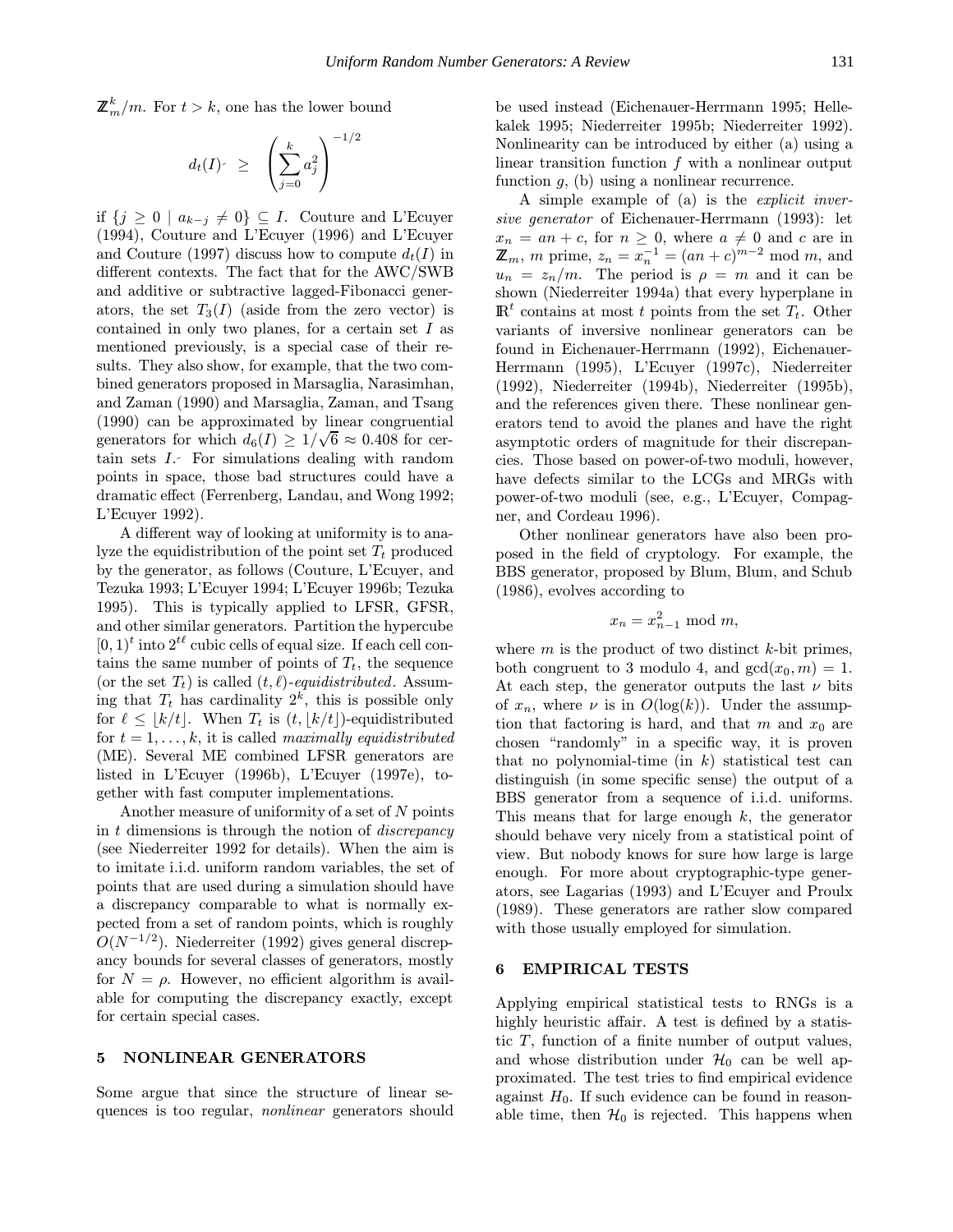the p-value

$$
p = P[T > t_1 | H_0],
$$

where  $t_1$  is the value taken by T, is too close to either 0 or 1. One can also construct a two-levels test, by comparing the empirical distribution of (say)  $N$  "independent" copies of  $T$  to the theoretical distribution of T.

When testing RNGs, an arbitrarily large sample size can be taken to increase the power of the test and come up with a clear decision when suspicious p-values occur. One can reject  $\mathcal{H}_0$  is  $p < 10^{-8}$ , for example, and increase the sample size or repeat the test with other segments of the sequence when  $p$  is suspicious ( $p = .005$ , for example). In most cases, clear evidence against  $H_0$  will quickly show up or suspicion will disappear. Note that when  $\mathcal{H}_0$  is not rejected for a given test, this proves nothing. It may well be rejected by the next test. It may be a good idea to run important simulations twice using random number generators of totally different families (e.g., linear and nonlinear).

Knuth (1981) describes a set of tests considered as "standard" for testing RNGs. Marsaglia (1996) has proposed a battery of tests called DIEHARD, which he considers more stringent than the classical tests in Knuth (1981). A software package that contains most of the tests proposed so far, as well as several classes of generators implemented in generic form, is under development (L'Ecuyer 1996c). Examples of other statistical tests applied to random number generators can be found in Ferrenberg, Landau, and Wong (1992), L'Ecuyer (1992), L'Ecuyer (1994), L'Ecuyer, Cordeau, and Simard (1997), L'Ecuyer, Compagner, and Cordeau (1996), L'Ecuyer (1997f), Leeb and Wegenkittl (1997), Stephens (1986). After extensive experiments with these tests, the following (among other things) has been observed: (i) All RNGs with period lengths less than  $2^{32}$  (say), especially the linear ones, fail several tests with relatively small sample sizes; (ii) RNGs with power-oftwo moduli are worst-behaved than those with prime moduli, especially for their low-order bits; (iii) LF-SRs and GFSRs based on primitive trinomials, or lagged-Fibonacci and AWC/SWB generators, whose structure is too simplistic, also fail some tests spectacularly; (iv) Combined generators with long periods and good or fair structural properties (lattice structure or equidistribution) pass the tests quite well; (v) When a large fraction of the period is used, nonlinear inversive generators with prime modulus do better than the LCGs.

#### 7 IMPLEMENTATIONS

Computer implementations of generators with good theoretical support, well tested, and reasonably efficient, include those of the combined MRGs of L'Ecuyer (1996a), L'Ecuyer and Andres (1997) and L'Ecuyer (1997b), the combined Tausworthe generators of L'Ecuyer (1996b) and L'Ecuyer (1997e), the twisted GFSRs of Matsumoto and Kurita (1994) and Matsumoto and Nishimura (1997), and perhaps RANLUX in James (1994), with the highest luxury level. More references and implementations can be found from the URL pages: http://www.iro.umontreal.ca/∼lecuyer and http://random.mat.sbg.ac.at on the internet. Of course, none of these RNGs is totally guaranteed against all possible defects. Such guarantee is impossible.

#### ACKNOWLEDGMENTS

This work has been supported by NSERC-Canada grants  $\#$  ODGP0110050 and  $\#$  SMF0169893, and FCAR-Québec grant  $\#$  93ER1654.

#### REFERENCES

- Blum, L., M. Blum, and M. Schub. 1986. A simple unpredictable pseudo-random number generator. SIAM Journal on Computing 15(2):364–383.
- Bratley, P., B. L. Fox, and L. E. Schrage. 1987. A Guide to Simulation. Second edition. New York: Springer-Verlag.
- Compagner, A. 1991. The hierarchy of correlations in random binary sequences. Journal of Statistical Physics 63:883–896.
- Couture, R., and P. L'Ecuyer. 1994. On the lattice structure of certain linear congruential sequences related to AWC/SWB generators. Mathematics of Computation 62(206):798–808.
- Couture, R., and P. L'Ecuyer. 1995. Linear recurrences with carry as random number generators. In Proceedings of the 1995 Winter Simulation Conference, 263–267.
- Couture, R., and P. L'Ecuyer. 1996. Orbits and lattices for linear random number generators with composite moduli. Mathematics of Computation 65(213):189–201.
- Couture, R., and P. L'Ecuyer. 1997. Distribution properties of multiply-with-carry random number generators. Mathematics of Computation 66(218): 591–607.
- Couture, R., P. L'Ecuyer, and S. Tezuka. 1993. On the distribution of  $k$ -dimensional vectors for simple and combined Tausworthe sequences. Math-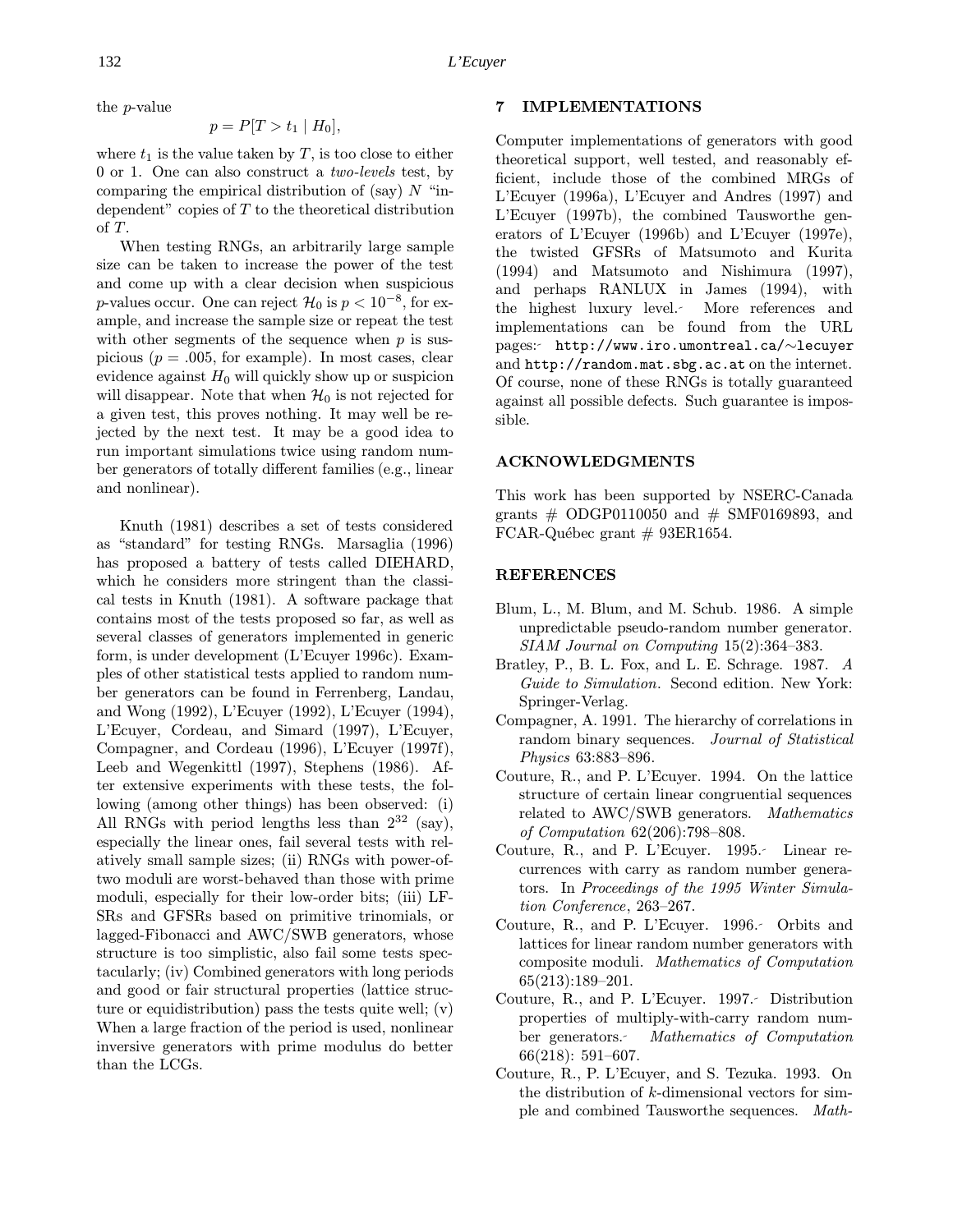ematics of Computation 60(202):749–761, S11– S16.

- Eichenauer-Herrmann, J. 1992. Inversive congruential pseudorandom numbers: A tutorial. International Statistical Reviews 60:167–176.
- Eichenauer-Herrmann, J. 1993. Statistical independence of a new class of inversive congruential pseudorandom numbers. Mathematics of Computation 60:375–384.
- Eichenauer-Herrmann, J. 1995. Pseudorandom number generation by nonlinear methods. International Statistical Reviews 63:247–255.
- Ferrenberg, A. M., D. P. Landau, and Y. J. Wong. 1992. Monte Carlo simulations: Hidden errors from "good" random number generators. Physical Review Letters 69(23):3382–3384.
- Fishman, G. S. 1996. Monte Carlo: Concepts, Algorithms, and Applications. Springer Series in Operations Research, New York: Springer-Verlag.
- Fushimi, M. 1989. An equivalence relation between Tausworthe and GFSR sequences and applications. Applied Mathematics Letters 2(2):135–137.
- Fushimi, M., and S. Tezuka. 1983. The k-distribution of generalized feedback shift register pseudorandom numbers. Communications of the ACM 26(7):516–523.
- Hellekalek, P. 1995. Inversive pseudorandom number generators: Concepts, results, and links. In Proceedings of the 1995 Winter Simulation Conference, ed. C. Alexopoulos, K. Kang, W. R. Lilegdon, and D. Goldsman, 255–262. IEEE Press.
- James, F. 1994. RANLUX: A Fortran implementation of the high-quality pseudorandom number generator of Lüscher. Computer Physics Communications 79:111–114.
- Knuth, D. E. 1981. The Art of Computer Programming, Volume 2: Seminumerical Algorithms. Second edition. Reading, Massachusetts: Addison-Wesley.
- Lagarias, J. C. 1993. Pseudorandom numbers. Statistical Science 8(1):31–39.
- L'Ecuyer, P. 1990. Random numbers for simulation. Communications of the ACM 33(10):85–97.
- L'Ecuyer, P. 1992. Testing random number generators. In Proceedings of the 1992 Winter Simulation Conference, 305–313. IEEE Press.
- L'Ecuyer, P. 1994. Uniform random number generation. Annals of Operations Research 53:77–120.
- L'Ecuyer, P. 1996a. Combined multiple recursive generators. Operations Research 44(5):816–822.
- L'Ecuyer, P. 1996b. Maximally equidistributed combined Tausworthe generators. Mathematics of Computation 65(213):203–213.
- L'Ecuyer, P. 1996c. TestU01: Un logiciel pour appliquer des tests statistiques à des générateurs de

valeurs aléatoires. In preparation.

- L'Ecuyer, P. 1997a. Bad lattice structures for vectors of non-successive values produced by some linear recurrences. INFORMS Journal on Computing  $9(1):57-60.$
- L'Ecuyer, P. 1997b. Good parameter sets for combined multiple recursive random number generators. Manuscript.
- L'Ecuyer, P. 1997c. Random number generation. In Handbook on Simulation, ed. J. Banks. Wiley. To appear. Also GERAD technical report number G-96-38.
- L'Ecuyer, P. 1997d. A table of linear congruential generators of different sizes and good lattice structure. Manuscript.
- L'Ecuyer, P. 1997e. Tables of maximally equidistributed combined LFSR generators. Manuscript.
- L'Ecuyer, P. 1997f. Tests based on sum-functions of spacings for uniform random numbers. Journal of Statistical Computation and Simulation. To appear.
- L'Ecuyer, P., and T. H. Andres. 1997. A random number generator based on the combination of four LCGs. Mathematics and Computers in Simulation. To appear.
- L'Ecuyer, P., A. Compagner, and J.-F. Cordeau. 1996. Entropy-based tests for random number generators. Submitted.
- L'Ecuyer, P., J.-F. Cordeau, and R. Simard. 1997. Close-point spatial tests for random number generators. Submitted.
- L'Ecuyer, P., and S. Côté. 1991. Implementing a random number package with splitting facilities. ACM Transactions on Mathematical Software 17(1):98–111.
- L'Ecuyer, P., and R. Couture. 1997. An implementation of the lattice and spectral tests for multiple recursive linear random number generators. IN-FORMS Journal on Computing 9(2). To appear.
- L'Ecuyer, P., and R. Proulx. 1989. About polynomial-time "unpredictable" generators. In Proceedings of the 1989 Winter Simulation Conference, 467–476. IEEE Press.
- L'Ecuyer, P., and S. Tezuka. 1991. Structural properties for two classes of combined random number generators. Mathematics of Computation 57(196):735–746.
- Leeb, H., and S. Wegenkittl. 1997. Inversive and linear congruential pseudorandom number generators in selected empirical tests. ACM Transactions on Modeling and Computer Simulation. To appear.
- Marsaglia, G. 1985. A current view of random number generators. In Computer Science and Statistics, Sixteenth Symposium on the Interface, 3–